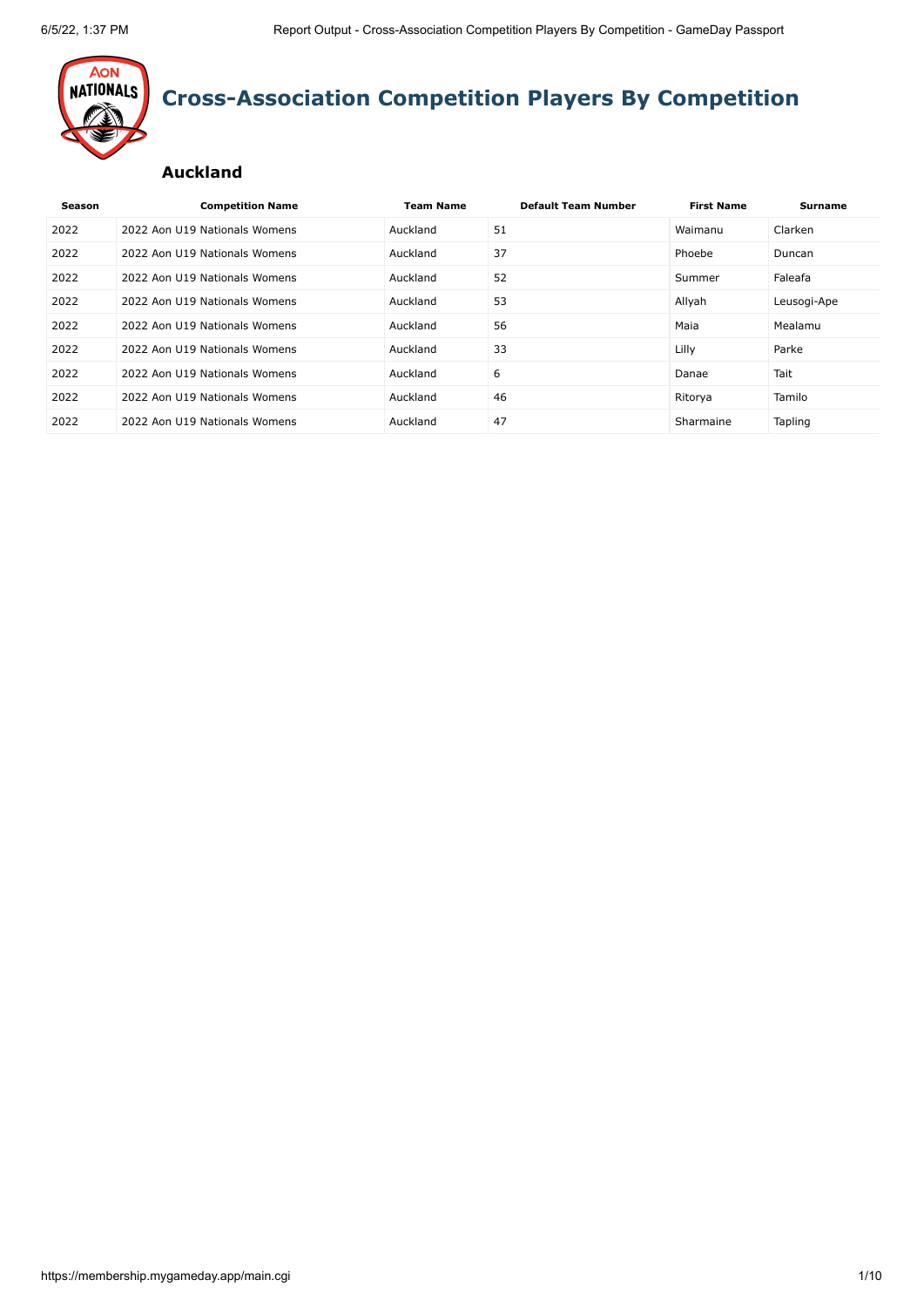## **Canterbury**

| Season | <b>Competition Name</b>       | <b>Team Name</b> | <b>Default Team Number</b> | <b>First Name</b> | <b>Surname</b> |
|--------|-------------------------------|------------------|----------------------------|-------------------|----------------|
| 2022   | 2022 Aon U19 Nationals Womens | Canterbury       | 8                          | Amelia            | Cunningham     |
| 2022   | 2022 Aon U19 Nationals Womens | Canterbury       | 12                         | Lose              | Faingaanuku    |
| 2022   | 2022 Aon U19 Nationals Womens | Canterbury       | 11                         | Kate              | Herman         |
| 2022   | 2022 Aon U19 Nationals Womens | Canterbury       | 14                         | Te Rina-Pareamio  | Heta-Cooper    |
| 2022   | 2022 Aon U19 Nationals Womens | Canterbury       | 12                         | Keira             | Hill           |
| 2022   | 2022 Aon U19 Nationals Womens | Canterbury       | 13                         | Tylah             | Hooper         |
| 2022   | 2022 Aon U19 Nationals Womens | Canterbury       | 10                         | Maia              | Jones          |
| 2022   | 2022 Aon U19 Nationals Womens | Canterbury       | 9                          | Kyla              | Lynch-Brown    |
| 2022   | 2022 Aon U19 Nationals Womens | Canterbury       | 6                          | Maddie            | Morrow         |
| 2022   | 2022 Aon U19 Nationals Womens | Canterbury       | 4                          | Maia              | Williamson     |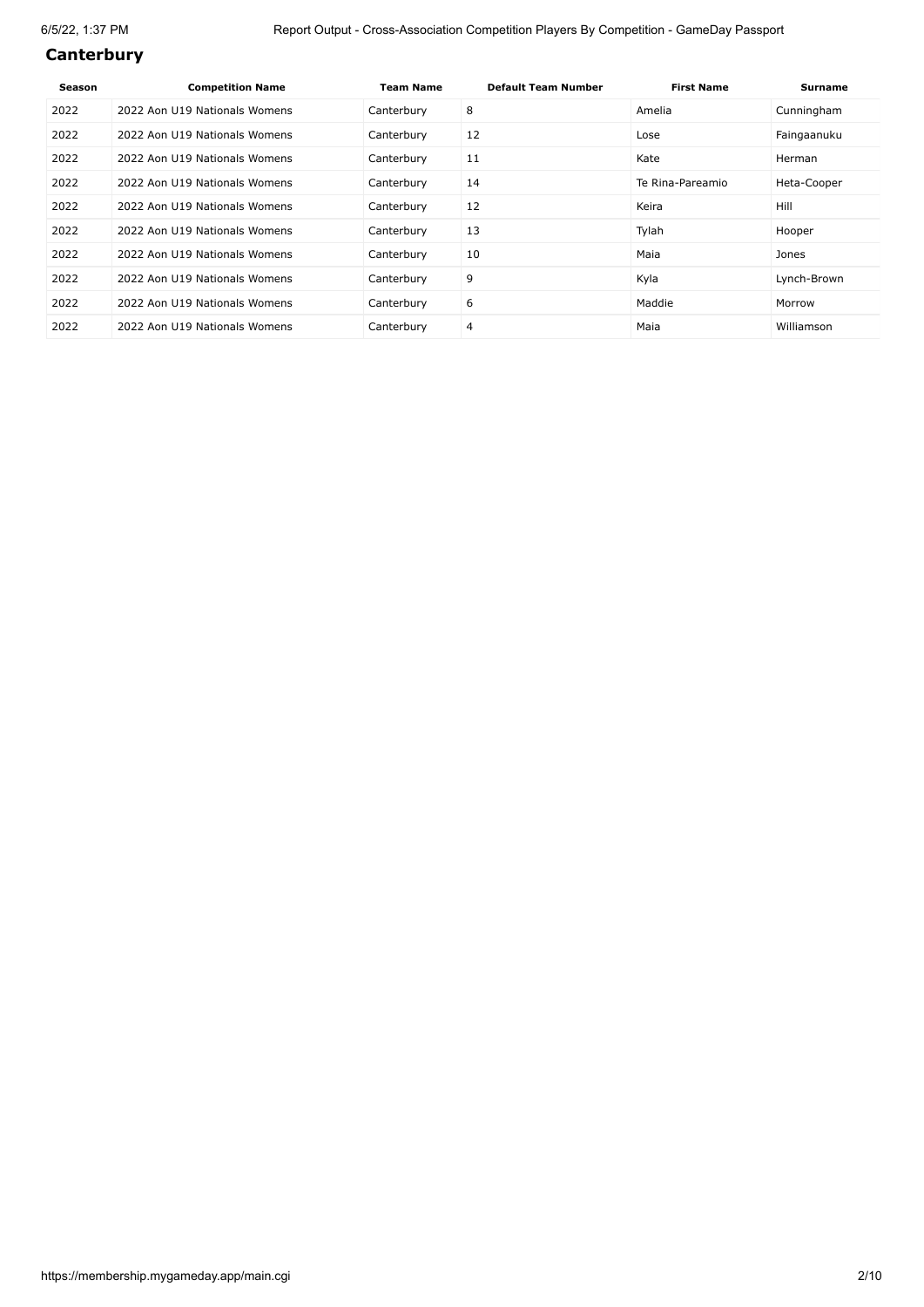# **Counties-Manukau U19 Women**

| Season | <b>Competition Name</b>       | <b>Team Name</b>           | <b>Default Team Number</b> | <b>First Name</b> | Surname      |
|--------|-------------------------------|----------------------------|----------------------------|-------------------|--------------|
| 2022   | 2022 Aon U19 Nationals Womens | Counties-Manukau U19 Women | $\overline{4}$             | Precious          | Kohunui      |
| 2022   | 2022 Aon U19 Nationals Womens | Counties-Manukau U19 Women | 44                         | Jordan Hannah     | Koteka       |
| 2022   | 2022 Aon U19 Nationals Womens | Counties-Manukau U19 Women | 75                         | Kiyah             | McMillan     |
| 2022   | 2022 Aon U19 Nationals Womens | Counties-Manukau U19 Women | 37                         | Mariana           | Monga        |
| 2022   | 2022 Aon U19 Nationals Womens | Counties-Manukau U19 Women | 9                          | Imogene           | Nobel        |
| 2022   | 2022 Aon U19 Nationals Womens | Counties-Manukau U19 Women | 20                         | Jezana            | Rawiri - Ata |
| 2022   | 2022 Aon U19 Nationals Womens | Counties-Manukau U19 Women | 70                         | Arwen             | Solomon      |
| 2022   | 2022 Aon U19 Nationals Womens | Counties-Manukau U19 Women | 28                         | <b>Breeanne</b>   | Stuart       |
| 2022   | 2022 Aon U19 Nationals Womens | Counties-Manukau U19 Women | 79                         | Jada              | Tairea       |
| 2022   | 2022 Aon U19 Nationals Womens | Counties-Manukau U19 Women | 72                         | Sela              | Uluheua      |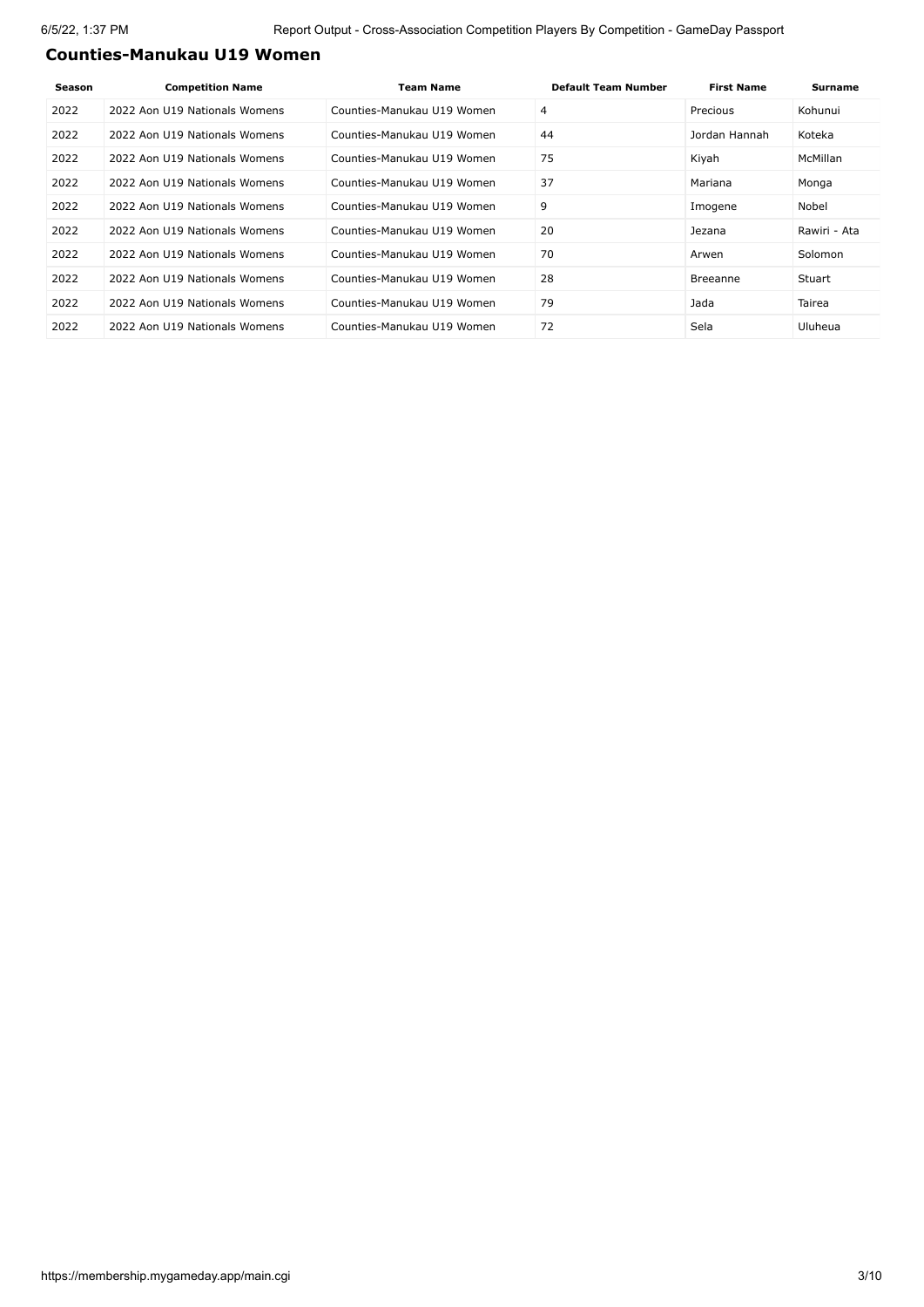#### **Harbour**

| Season | <b>Competition Name</b>       | <b>Team Name</b> | <b>Default Team Number</b> | <b>First Name</b> | <b>Surname</b> |
|--------|-------------------------------|------------------|----------------------------|-------------------|----------------|
| 2022   | 2022 Aon U19 Nationals Womens | Harbour          | 16                         | Simone            | Barnard        |
| 2022   | 2022 Aon U19 Nationals Womens | Harbour          | 15                         | Makenzee          | Boucher        |
| 2022   | 2022 Aon U19 Nationals Womens | Harbour          | 0                          | Mackenzie         | Chatfield      |
| 2022   | 2022 Aon U19 Nationals Womens | Harbour          | 1                          | Jaelah            | Clayton        |
| 2022   | 2022 Aon U19 Nationals Womens | Harbour          |                            | Florence          | Dallow         |
| 2022   | 2022 Aon U19 Nationals Womens | Harbour          | 19                         | Rosalie           | Dil            |
| 2022   | 2022 Aon U19 Nationals Womens | Harbour          | 18                         | Teuila            | Faalogo        |
| 2022   | 2022 Aon U19 Nationals Womens | Harbour          | 25                         | Isabel            | Pugh           |
| 2022   | 2022 Aon U19 Nationals Womens | Harbour          | 17                         | Aroha             | Rogers         |
| 2022   | 2022 Aon U19 Nationals Womens | Harbour          | 26                         | Bethany           | Smith          |
| 2022   | 2022 Aon U19 Nationals Womens | Harbour          | 21                         | Qaizden           | Stephano       |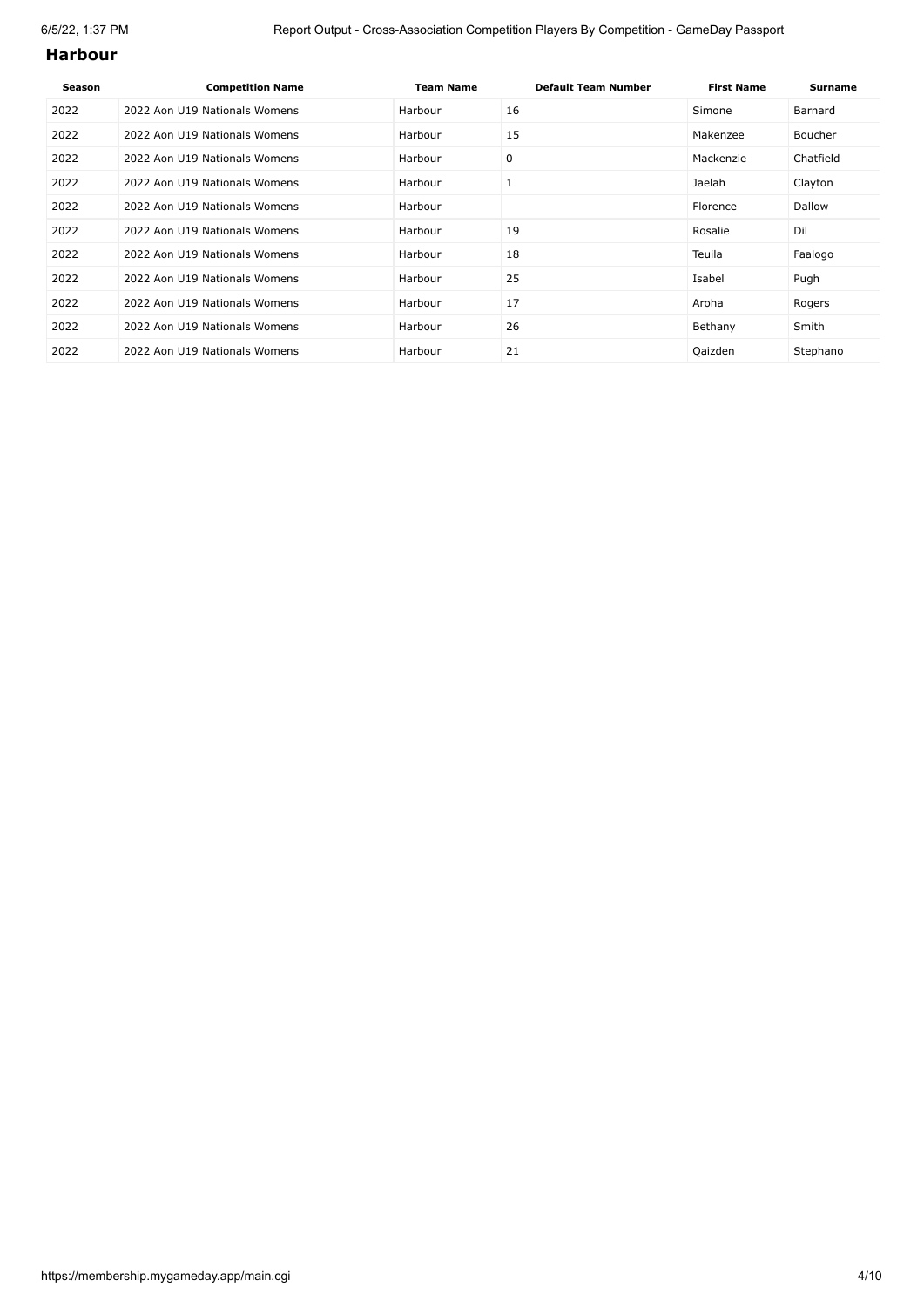#### **Manawatu**

| <b>Season</b> | <b>Competition Name</b>       | <b>Team Name</b> | <b>Default Team Number</b> | <b>First Name</b> | Surname  |
|---------------|-------------------------------|------------------|----------------------------|-------------------|----------|
| 2022          | 2022 Aon U19 Nationals Womens | Manawatu         | 25                         | mikaela           | bell     |
| 2022          | 2022 Aon U19 Nationals Womens | Manawatu         | 18                         | Ella              | Bright   |
| 2022          | 2022 Aon U19 Nationals Womens | Manawatu         | 6                          | Legacy            | Harrison |
| 2022          | 2022 Aon U19 Nationals Womens | Manawatu         | 9                          | Priseis           | Minnell  |
| 2022          | 2022 Aon U19 Nationals Womens | Manawatu         |                            | madeline          | pinder   |
| 2022          | 2022 Aon U19 Nationals Womens | Manawatu         | 11                         | Miya              | Riwaka   |
| 2022          | 2022 Aon U19 Nationals Womens | Manawatu         | 14                         | Taufau            | Toleafoa |
| 2022          | 2022 Aon U19 Nationals Womens | Manawatu         | 15                         | Ngapuia           | Winiata  |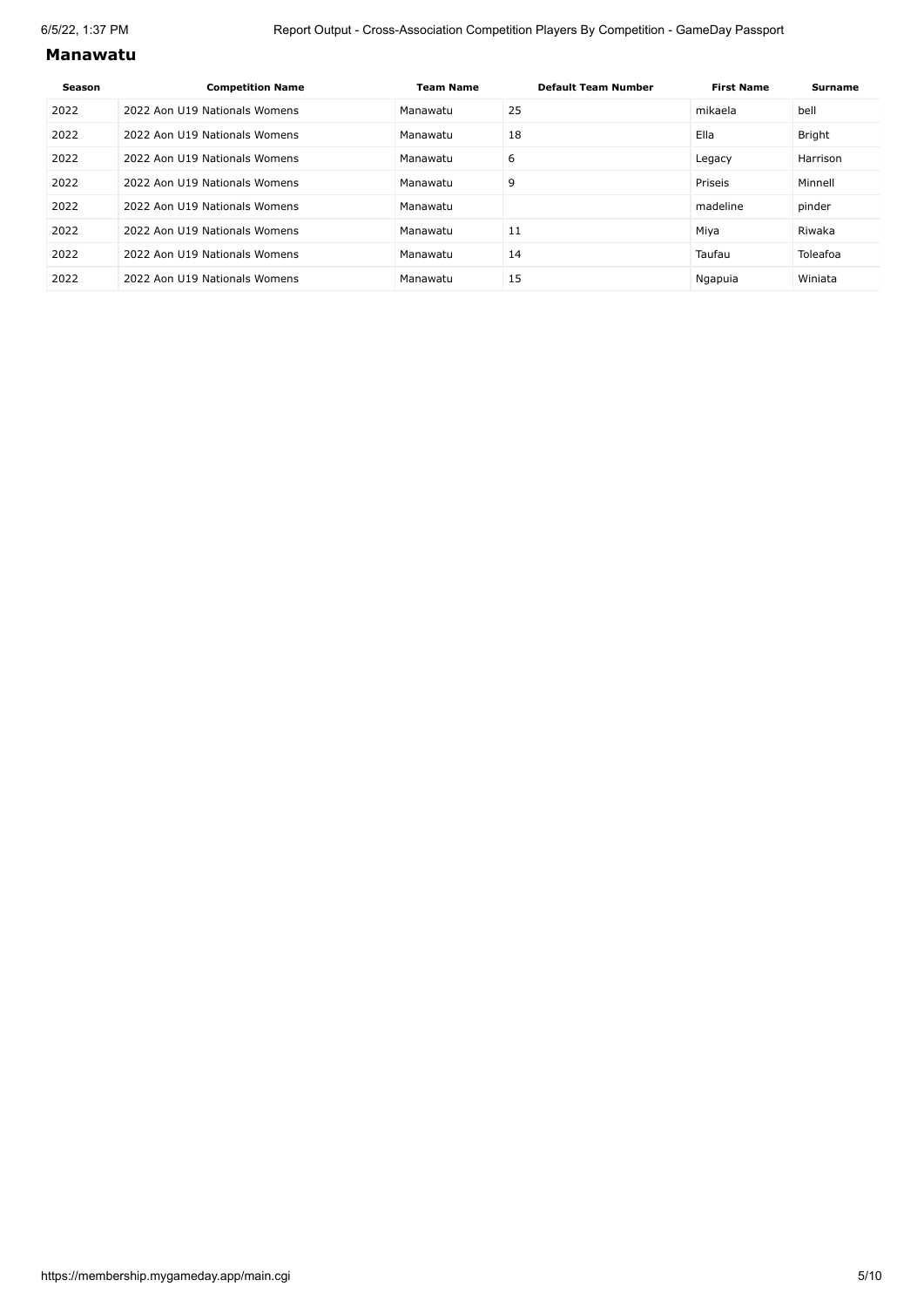# **North Canterbury**

| Season | <b>Competition Name</b>       | <b>Team Name</b> | <b>Default Team Number</b> | <b>First Name</b> | <b>Surname</b> |
|--------|-------------------------------|------------------|----------------------------|-------------------|----------------|
| 2022   | 2022 Aon U19 Nationals Womens | North Canterbury | 2                          | Saran             | Adams          |
| 2022   | 2022 Aon U19 Nationals Womens | North Canterbury | 9                          | Olivia            | Cromarty       |
| 2022   | 2022 Aon U19 Nationals Womens | North Canterbury | 3                          | Lily              | Gaughan        |
| 2022   | 2022 Aon U19 Nationals Womens | North Canterbury | 5                          | Georgia           | Gold           |
| 2022   | 2022 Aon U19 Nationals Womens | North Canterbury | 10                         | Maya              | James          |
| 2022   | 2022 Aon U19 Nationals Womens | North Canterbury | 12                         | Willow            | Keen           |
| 2022   | 2022 Aon U19 Nationals Womens | North Canterbury | 7                          | <b>Brooke</b>     | Palmer         |
| 2022   | 2022 Aon U19 Nationals Womens | North Canterbury | 11                         | Holly             | Parish         |
| 2022   | 2022 Aon U19 Nationals Womens | North Canterbury | 8                          | Maddie            | Roberts        |
| 2022   | 2022 Aon U19 Nationals Womens | North Canterbury | 4                          | Emma              | Sewell         |
| 2022   | 2022 Aon U19 Nationals Womens | North Canterbury | 1                          | Serena            | Tarawa         |
| 2022   | 2022 Aon U19 Nationals Womens | North Canterbury | 6                          | Brooke            | Woolford       |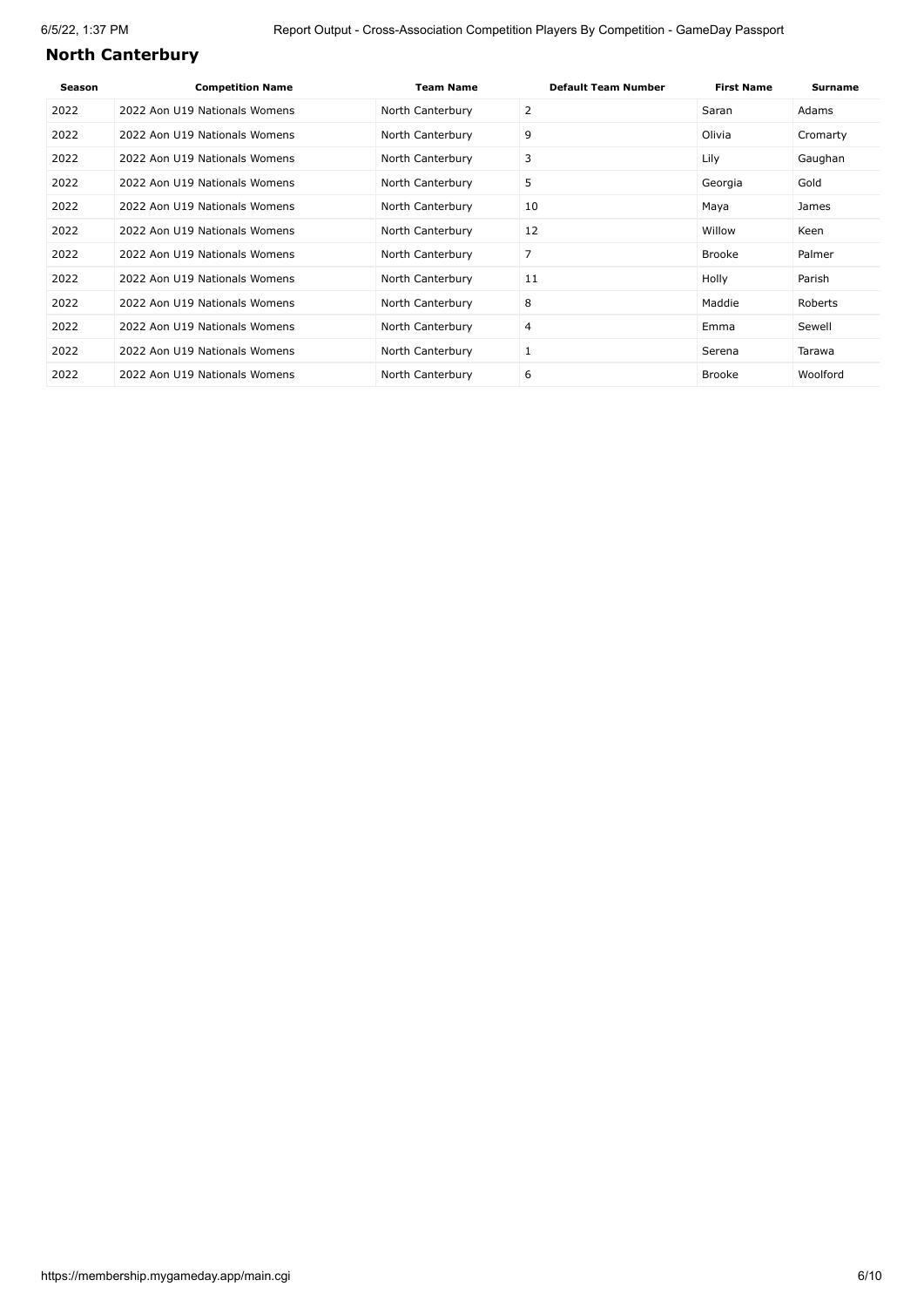# **Otago**

| Season | <b>Competition Name</b>       | <b>Team Name</b> | <b>Default Team Number</b> | <b>First Name</b> | <b>Surname</b> |
|--------|-------------------------------|------------------|----------------------------|-------------------|----------------|
| 2022   | 2022 Aon U19 Nationals Womens | Otago            | 12                         | Sarah-Joy         | Aruwa          |
| 2022   | 2022 Aon U19 Nationals Womens | Otago            | 4                          | Libby             | <b>Briggs</b>  |
| 2022   | 2022 Aon U19 Nationals Womens | Otago            | 9                          | Jessica           | Fleming        |
| 2022   | 2022 Aon U19 Nationals Womens | Otago            | 7                          | Emma              | Halliday       |
| 2022   | 2022 Aon U19 Nationals Womens | Otago            | 11                         | Abby              | Harris         |
| 2022   | 2022 Aon U19 Nationals Womens | Otago            | 10                         | Laura             | Jackson        |
| 2022   | 2022 Aon U19 Nationals Womens | Otago            | 8                          | Ella              | MacKenzie      |
| 2022   | 2022 Aon U19 Nationals Womens | Otago            | 5                          | Tayla-Kei         | Rahui-Laulau   |
| 2022   | 2022 Aon U19 Nationals Womens | Otago            |                            | Amelia            | Swann          |
| 2022   | 2022 Aon U19 Nationals Womens | Otago            | 2                          | Maddie            | Tinnock        |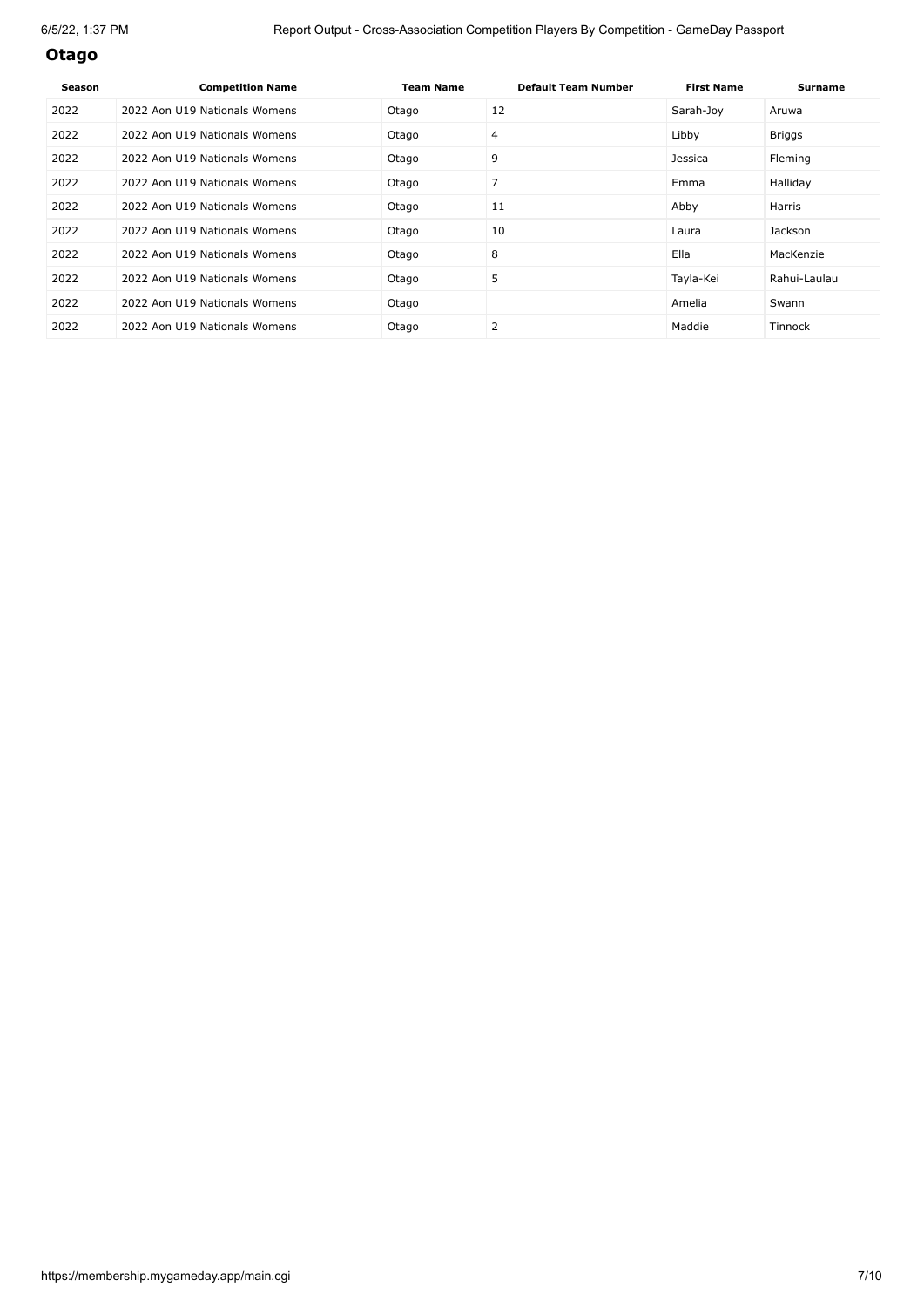## **Waikato**

| Season | <b>Competition Name</b>       | <b>Team Name</b> | <b>Default Team Number</b> | <b>First Name</b> | <b>Surname</b>  |
|--------|-------------------------------|------------------|----------------------------|-------------------|-----------------|
| 2022   | 2022 Aon U19 Nationals Womens | Waikato          | 10                         | Maia              | Chandler        |
| 2022   | 2022 Aon U19 Nationals Womens | Waikato          | 4                          | Aria              | Cowley          |
| 2022   | 2022 Aon U19 Nationals Womens | Waikato          | 17                         | Taiana            | Day             |
| 2022   | 2022 Aon U19 Nationals Womens | Waikato          | 20                         | Sydney            | Neale           |
| 2022   | 2022 Aon U19 Nationals Womens | Waikato          | 9                          | Hineaupounamu     | Nuku            |
| 2022   | 2022 Aon U19 Nationals Womens | Waikato          | 6                          | Teghan            | Omelvena-Ngatai |
| 2022   | 2022 Aon U19 Nationals Womens | Waikato          | 2                          | Alana             | Paewai          |
| 2022   | 2022 Aon U19 Nationals Womens | Waikato          | 15                         | <b>Breeje</b>     | Schuler         |
| 2022   | 2022 Aon U19 Nationals Womens | Waikato          | 5                          | Mayako            | Taingahue       |
| 2022   | 2022 Aon U19 Nationals Womens | Waikato          | 13                         | Amber             | Waretini        |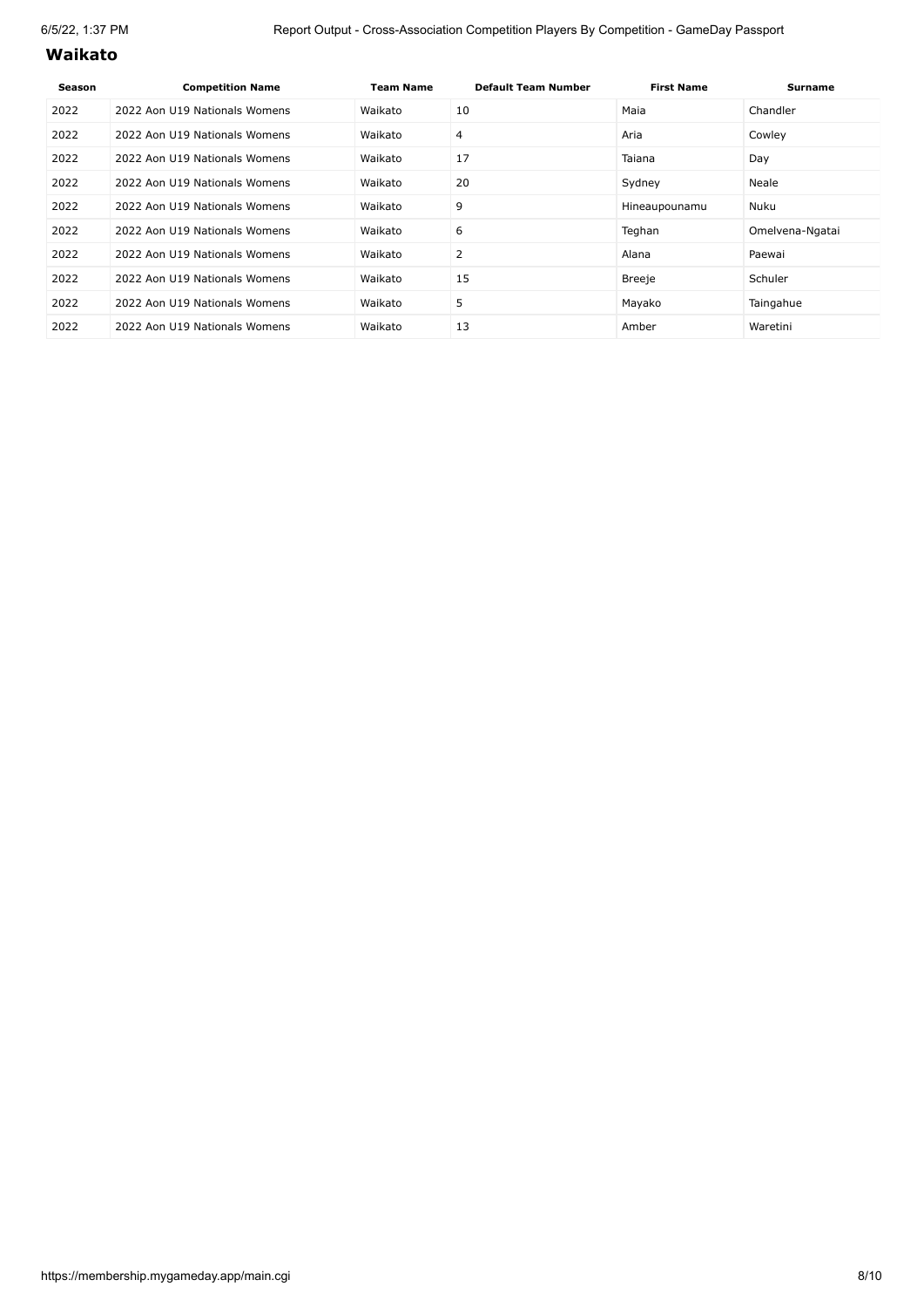# **Waitakere West Auckland U19 Women**

| <b>Season</b> | <b>Competition Name</b>       | <b>Team Name</b>                  | <b>Default Team Number</b> | <b>First Name</b> | <b>Surname</b> |
|---------------|-------------------------------|-----------------------------------|----------------------------|-------------------|----------------|
| 2022          | 2022 Aon U19 Nationals Womens | Waitakere West Auckland U19 Women | 45                         | Abby              | Crane          |
| 2022          | 2022 Aon U19 Nationals Womens | Waitakere West Auckland U19 Women | 47                         | Odessa            | Lawson         |
| 2022          | 2022 Aon U19 Nationals Womens | Waitakere West Auckland U19 Women | 56                         | Kataleena         | Leslie         |
| 2022          | 2022 Aon U19 Nationals Womens | Waitakere West Auckland U19 Women | 32                         | Riana             | Matiseni       |
| 2022          | 2022 Aon U19 Nationals Womens | Waitakere West Auckland U19 Women | 14                         | Maria             | Tatupu         |
| 2022          | 2022 Aon U19 Nationals Womens | Waitakere West Auckland U19 Women | 17                         | Tyla              | Tevaga         |
| 2022          | 2022 Aon U19 Nationals Womens | Waitakere West Auckland U19 Women | 46                         | Vitolia           | Tuilave        |